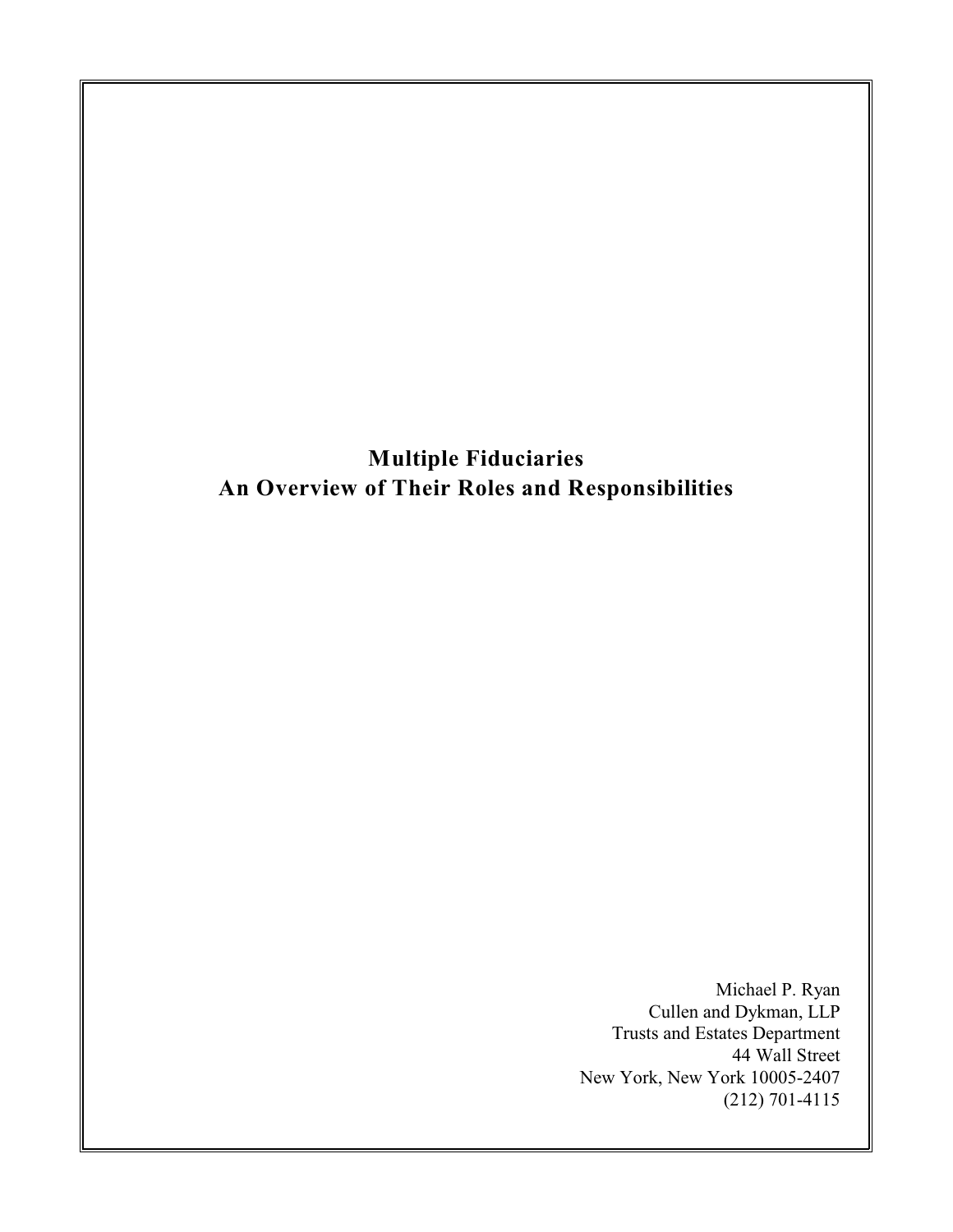# **Outline**

# **- Opening Hypothetical**

- **I. Statutory Authority - EPTL 10-10.7**
- **II. The Distinction between Joint and Several Powers**
	- **The Delegation of Duties Corollary**
	- **The Power to Deviate from EPTL 10-10.7**
- **III. Multiple Commissions - SCPA 2313**

# **IV. Liability and Problems**

- **Passive Liability**
- **Selling or leasing real property**
- **Dissenting fiduciaries**

**- Return to the Opening Hypothetical**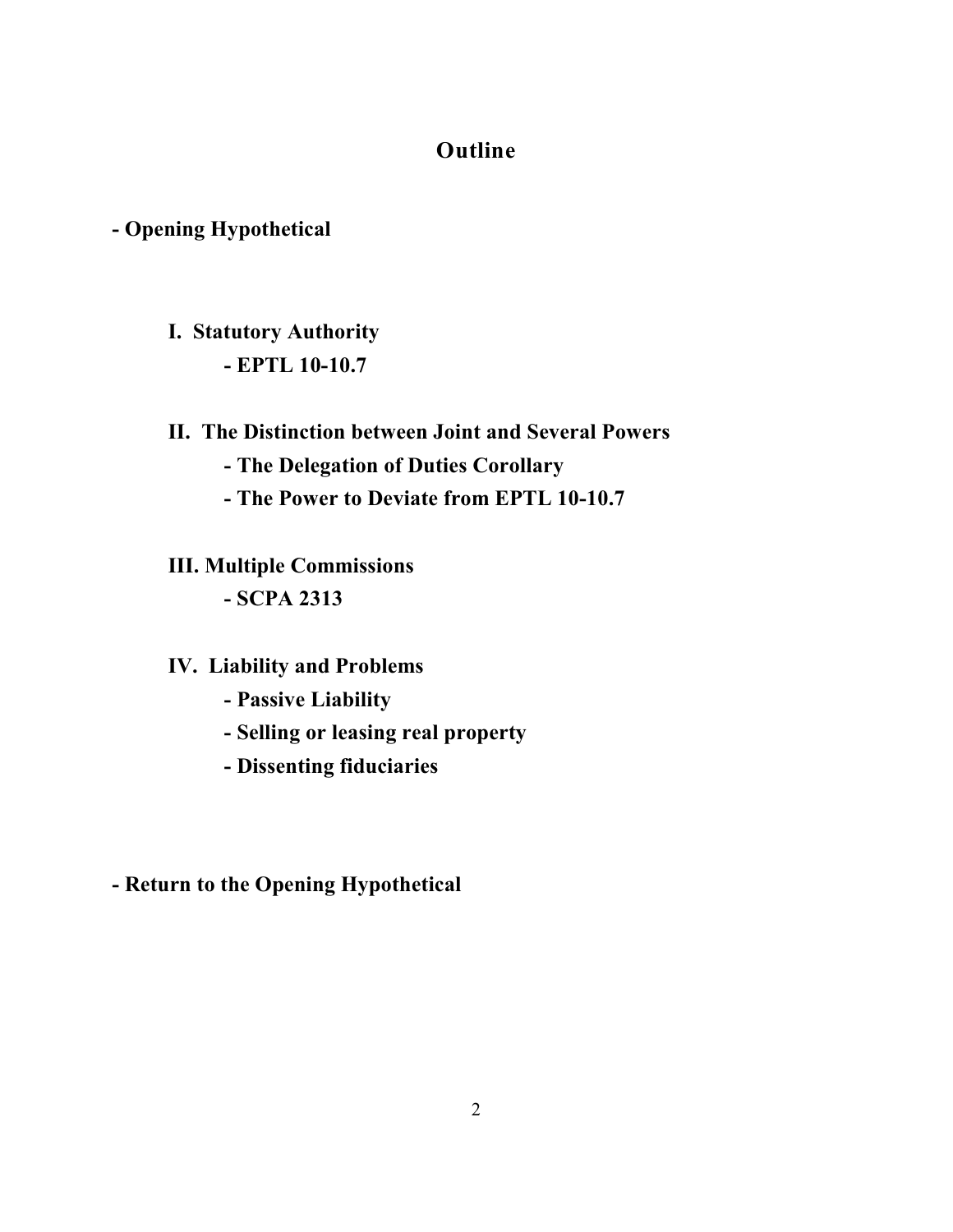## **Opening Hypothetical**

Dear Old Dad, Rex Lear, is dead and that is the only thing that Regan, Cordelia, and Goneril could agree upon. Children of the wealthy but irascible financial titan, Regan, Cordelia, and Goneril (despite the ease and comfort of their upbringing) never had an amicable relationship. Their disputes over the years usually pitted Regan and Goneril against Cordelia. Indeed, before he died, their father was subject to bitter litigation over his guardianship and the exercise of various and competing powers of attorney.

In a misguided attempt to be fair to them all, Dad divided his estate evenly among the three and named them co-executors as well as co-trustees of several testamentary trusts. (His spouse predeceased him.) As he stated to his counsel, "this will force them to get along and it will prevent a probate contest after I shuffle off this mortal coil." The estate was a large one, consisting of several houses, personal retainers, large parcels of real property, crown jewels, and cash. Luckily, Dad was able to take advantage of the new portability law and thereby obtain a second step-up in basis for his estate. Moreover, the cunning use of various discounting techniques, insurance trusts, zeroed-out charitable lead trusts (an ironic feature of an estate plan for a notoriously uncharitable individual), and environmental easements reduced Dad's exposure to taxation. Given his personalty, his family situation, and his avoidance of detested taxes, one could say that Mr. Lear died a happy man.

The will was admitted to probate and letters testamentary were issued to the three sisters. Regan and Goneril hired an attorney to help them to administer the estate. Cordelia did not agree with this selection and hired her own attorney. The attorneys immediately suggested that an arrangement should be agreed upon whereby they would not duplicate their efforts. The sisters reached no such arrangement. Cordelia objected when Regan and Goneril decided to sell the family mansion to pay estate taxes. Cordelia refused to participate in the transaction and Regan and Goneril proceeded without her, executing the deed without her signature. Their attorney, also a licensed real estate broker, agreed to broker the sale and agreed to take a reduced commission for the effort. When he produced a buyer willing to pay the fair market value for the property, Cordelia demanded to buy it for a sum that was both in excess of the mansion's appraised value and in excess of the offered purchase price. Regan and Goneril refused Cordelia's offer and said to her that she would never live in Dad's house. In revenge, Cordelia proceeded to sell the antiques that filled the mansion against the wishes of her sisters.

3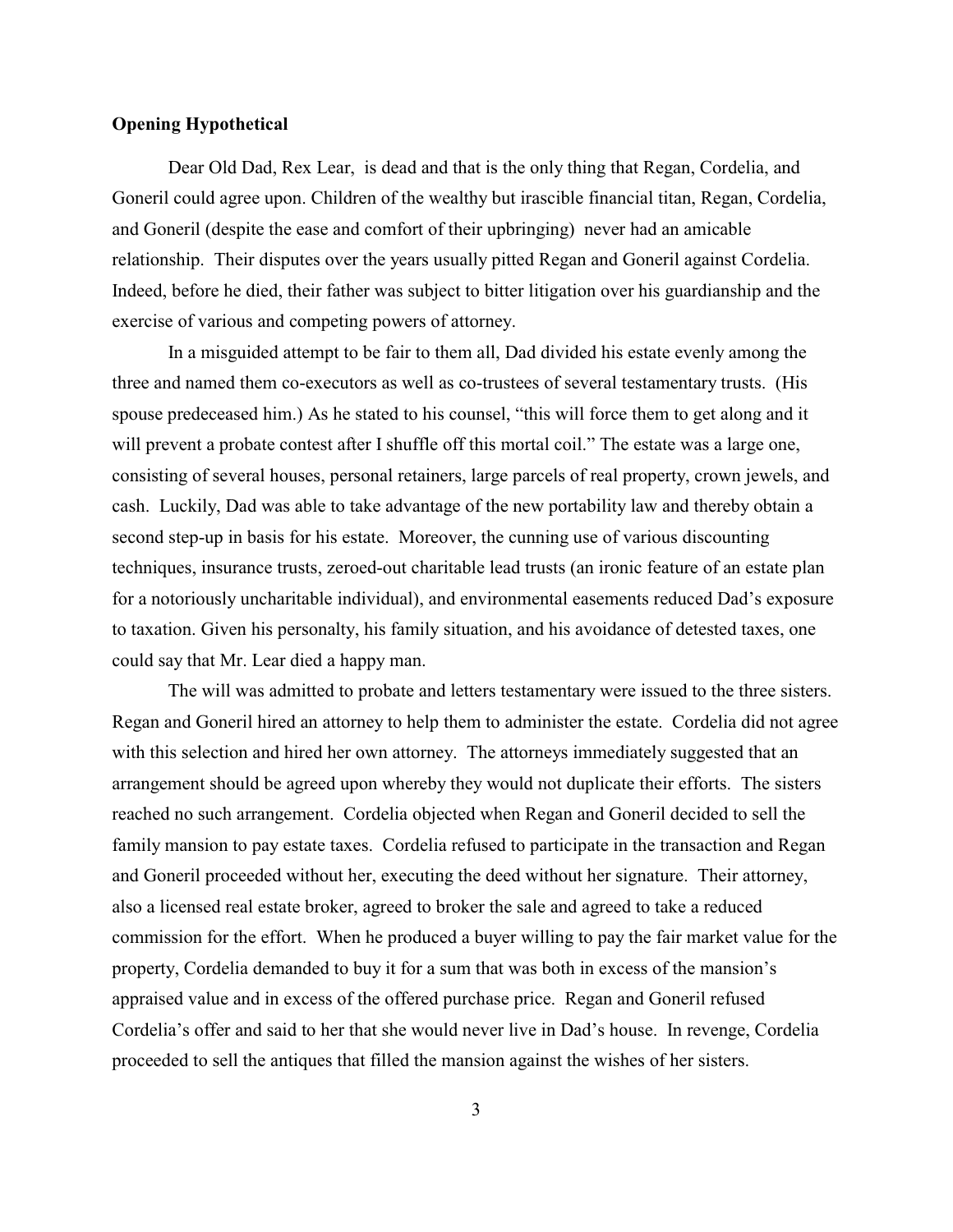Some issues to ponder:

- 1. Can Regan and Goneril sell the mansion without Cordelia's signature on the deed?
- 2. Can Regan and Goneril ask the Surrogate to compel Cordelia's cooperation on the sale of the real property?
- 3. Can two attorneys represent three co-executors during the administration of the estate?
- 4. Are the fees of both counsel reasonable administration expenses payable from estate funds?
- 5. Can Cordelia sell the antiques without the consent of her co-fiduciaries?
- 6. Is the broker-attorney entitled to a commission for selling the mansion?

## **I. Introduction: Statutory Authority - EPTL 10-10.7**

## **§ 10-10.7. Exercise of powers by multiple fiduciaries; joint and several powers**

 **Unless contrary to the express provisions of an instrument affecting the disposition of property, a joint power other than a power of appointment, conferred upon three or more fiduciaries, as that term is defined in 11-1.1, by the terms of such instrument, or by statute, or arising by operation of law, may be exercised by a majority of such fiduciaries, or by a majority of survivor fiduciaries, or by the survivor fiduciary. Such a power conferred upon or surviving to two such fiduciaries may be exercised jointly by both such fiduciaries or by the survivor fiduciary, unless contrary to the express terms of the instrument creating the power. A fiduciary who fails to act through absence or disability, or a dissenting fiduciary who joins in carrying out the decision of a majority of the fiduciaries if his dissent is expressed promptly in writing to his co-fiduciaries, shall not be liable for the consequences of any majority decision, provided that liability for failure to join in administering the estate or trust or to prevent a breach of the trust may not thus be avoided. A power vested in one or more persons under a trust of real property created in connection with the salvaging of mortgage participation certificates may be executed by one or more of such persons as**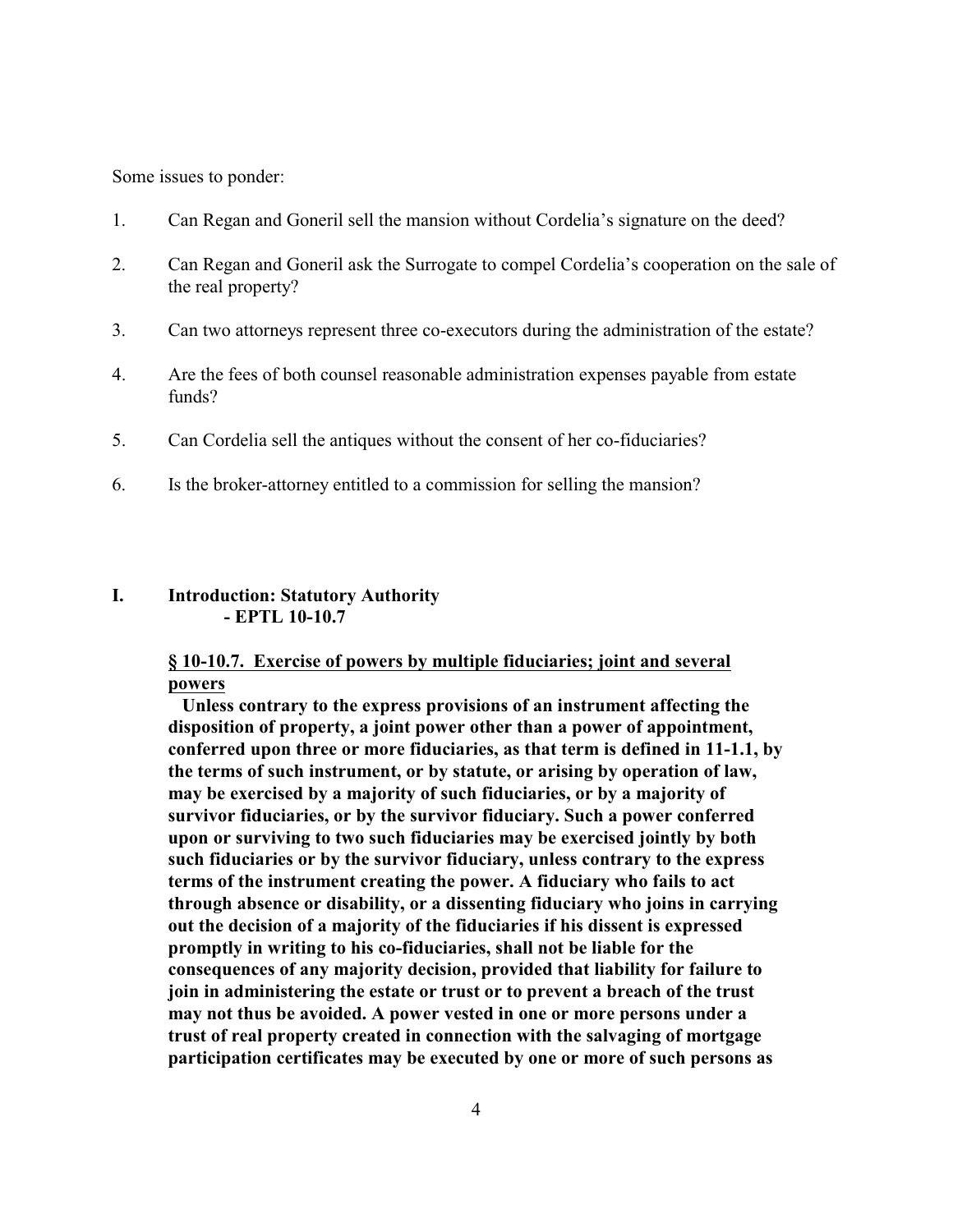# **provided in such trust. This section shall not affect the right of any one of two or more personal representatives of a decedent to exercise a several power.**

Whether administered by a single fiduciary or by multiple fiduciaries, the estate is a single entity and the fiduciaries act and speak for it. For example, co-executors who have qualified and have been issued letters testamentary are considered to be in the law as one person, a single entity. (See, e.g., *Lawrence v. Townsend*, 88 N.Y. 24 (1882) ; *Despard v. Churchill*, 53 N.Y. 192 (1873) ; *In re Hammer*, 237 A.D. 497, 261 N.Y.S. 478 (4th Dep't 1933) , aff'd sub nom., *In re Ehlert*, 261 N.Y. 677, 185 N.E. 789 (1933) The Court of Appeals stated:

Co-executors, however numerous, constitute an entity, and are regarded in law as an individual person. Consequently the acts of any one of them in respect to the administration of estates, are deemed to be the acts of all, for they have all a joint and entire authority over the whole property.

*Barry v. Lambert*, 98 N.Y. 300, 308 (1885).

A joint power conferred upon three or more fiduciaries (other than powers of appointment ) may be exercised by a majority of the fiduciaries, or both the fiduciaries if there are only two, unless the governing instrument provides otherwise (EPTL 10-10.7)..

This statute applies to those powers (other than powers of appointment) exercised by administrators, executors, preliminary executors, administrators d.b.n., administrators c.t.a., ancillary executors, ancillary administrators, trustees.

After *Matter of Rothko*, 84 Misc 2d 830, 379 NYS2d 923 (Sur.Ct. New York Co. 1975); modified, 56 AD2d 499, 392 NYS2d 870 (1<sup>st</sup> Dept 1977); *affd* 43 NY2d 305, 401 NYS2d 449 (1977); *on remand* 95 Misc2d 492, 407 NYS2d 954 (1978), the practitioner has been made keenly aware of the liability that attaches to a passive fiduciary who acquiesces in a breach of fiduciary duty committed by his or her fellow fiduciaries.

In this context, it is useful to keep in mind that EPTL 10-10.7 exonerates a fiduciary from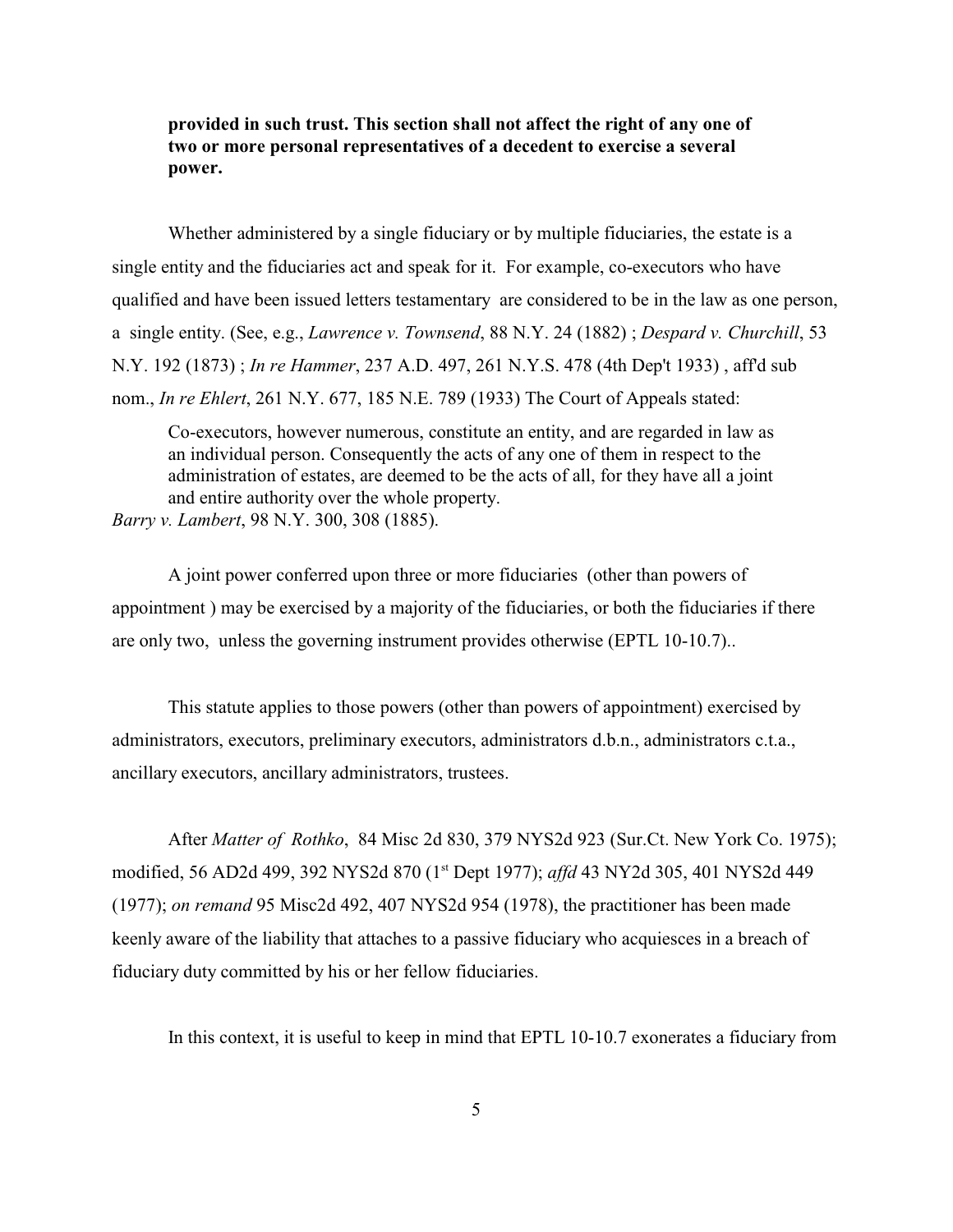liability for the conduct of the other fiduciaries but only in a very circumscribed manner. A fiduciary who is "absent" or under a disability or who dissents in writing from the action of a majority of the co-fiduciaries will be absolved from all liability for those actions except in two instances: 1) that the liability stems from failure to join in the reasonable administration of the estate; or 2) the failure to prevent a breach of the co-fiduciaries' duties. The latter example is the basis for the *Rothko* liability. The former example may be illustrated by *Matter of Garvin*, (210 AD2d 331, 620 NYS2d 401 [2d Dept 1994]). In *Garvin*, the recalcitrant fiduciary was compelled to execute the necessary documents for the sale of real property approved by his cofiduciaries. The Surrogate not only compelled his compliance but also surcharged the respondent for the costs of the proceeding to compel her cooperation. Other cases suggest that it is not the place of the Surrogate to compel the fiduciary to take an action he or she believes is not in the best interest of the estate (*see, Matter of Murphy*, 185 A.D.2d 819, 587 N.Y.S.2d 846 (2d Dept 1996).

### **II. The distinction between joint and several powers.**

The general rule is that a fiduciary may exercise several powers pursuant to EPTL 11-1.1 "unilaterally, even without the consent of co-fiduciaries" (*Matter of Stanley*, 240 A.D.2d 268, 269). Joint powers, however must be exercised by at least the majority of the fiduciaries. However, the scope of EPTL 10-10.7 prompts a discussion of the distinction between fiduciary powers that are joint and powers that are several. Actions that are deemed joint in nature require application of the principles of EPTL 10-10.7. Hence, where there are three co-fiduciaries at least two of them must join in exercising a joint power. Where there are two executors, then both must consent to exercise a joint power. Actions that are deemed to be several in nature may be exercised in a valid and binding fashion by any one of the fiduciaries.

The distinction between powers joint and several is not always a clear one. Some writers suggest that a several power is ministerial in nature while a joint power is a discretionary act requiring prudence and good judgment on the part of the co-fiduciaries acting together. In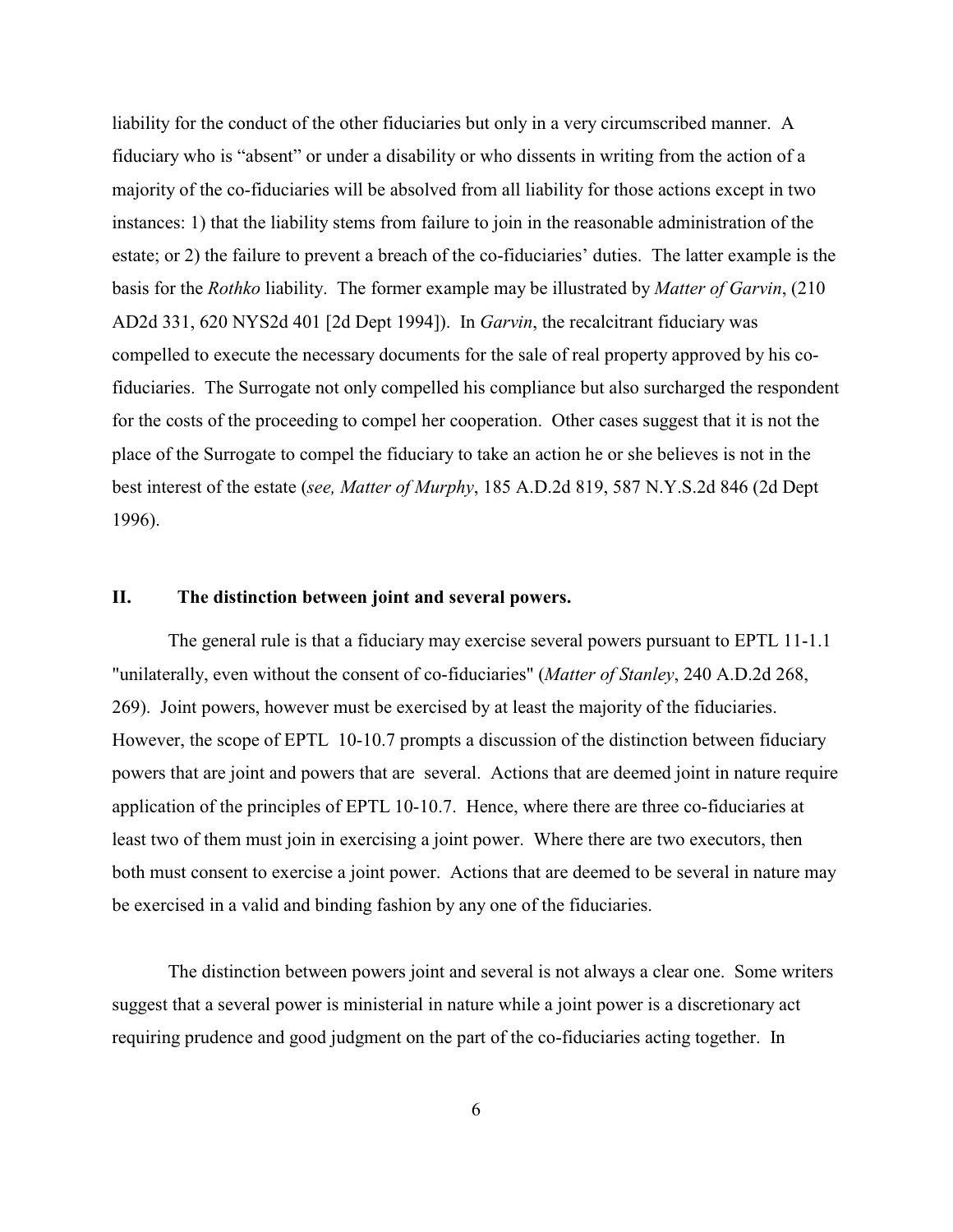general, the decisions define a joint power as one which requires the exercise of discretion ( *Fritz v. City Trust Co.*, 72 App. Div. 532, 533, 76 N.Y.S. 625, aff'd, 173 N.Y. 622, 66 N.E. 1109; *Matter of Ehret*, 70 Misc. 576, 579, 127 N.Y.S. 934). On the other hand, those powers which are purely ministerial (collect assets, deposit funds of the estate in a bank, etc.) are considered several powers. The case law can be misleading. The following acts have been found to be several in nature and exercisable by one fiduciary:

1) drawing a check on an estate account. (*Barry v Lambert*, 98 NY 300 [1885]),

(Of course, few banks will permit the uncertainty of single signature authority when dealing with multiple fiduciaries);

2) assigning a promissory note (*Matter of Hammer*, 261 NY 677);

3) compromising a claim (*Matter of Leopold*, 259 NY 274 [1932]);

4) paying a debt; (*Matter of Hollinger*, 93 Misc. 2d 926, 403 N.Y.S.2d 857 [Surr.Ct. Nassau Cnty 1978]);

5) Commencing a discovery proceeding (Warren's Heaton Law and Case Digest vol 5 no.1, Feb 2001).

The following acts have been found to be joint in nature requiring the consent of all or a majority of the fiduciaries:

- 1) executing a deed to real property (*Matter of Henback*, 165 Misc 196, 300 NYS2d 802 [Sur Ct, Kings County 1937]);
- 2) extending a lease (*Rabinovitz v Williamson*, 194 Misc 17, 86 NYS2d 5 [Sup Ct, Kings County, 1948], *affd* 275 AD 841, 88 NYS2d 370 [2d Dept 1949]);

3) borrowing money (*Bryan v Stewart*, 83 NY 270 (1880);

- 4) making investment decisions (*Matter of Farley*, 186 Misc.2d 500, 717 N.Y.S.2d 500 [Sur.Ct., Onondaga Co., 2001]);
- 5) making tax elections.

In *Matter of Leopold*, *supra*, the decedent was the defendant in a suit when she died. Two co-administrators were appointed. Negotiations with the plaintiff produced a proposed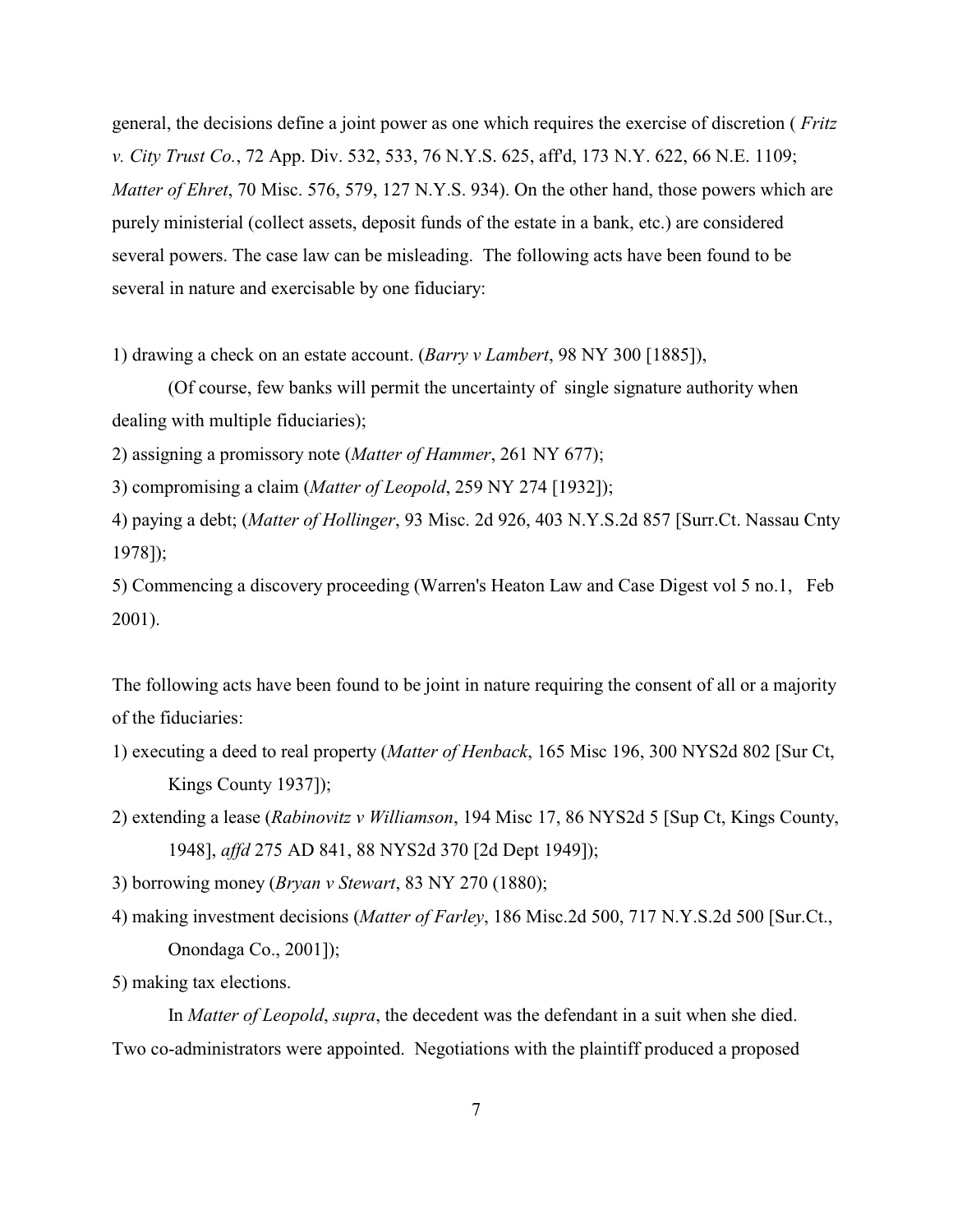settlement that was agreeable to one administrator but not the other. The willing administrator petitioned the Surrogate to approve the settlement and to compel the co-administrator to join with him in its payment. The Court of Appeals ruled that any one of several fiduciaries may collect, discharge, or compound a debt. Of course, the fiduciary will be subject to a review of his or her action at the time of the accounting (*see also, Matter of Stanley*, 240 AD2d 268, 660 NYS2d 107 [1<sup>st</sup> Dept 1997]).

Statutory authority for this holding is clear. EPTL 11-1.1 (b)(13) and (22), respectively, empower fiduciaries to contest any claim or settle any claim in favor of the estate and to pay administration expenses including reasonable counsel fees. Indeed, a fiduciary may exercise, in his or her discretion, the above powers unilaterally, even without the consent of co-fiduciaries.

In a relatively recent decision from Surrogate Wells, the court ruled that investment decisions, while ordinarily a joint power, may be exercised unilaterally with the consent or acquiescence of the passive co-fiduciary. In *Matter of Farley,* 186 Misc.2d 500, 717 N.Y.S.2d 500 [Sur.Ct.Onondaga Co., 2001]*),* the court was presented with a fairly common occurrence, a corporate co-trustee serving with a relative of the grantor as the other co-trustee. The layperson was of little assistance to the corporate trustee, but did acquiesce in the investment decisions made by the accounting co-trustee. Surrogate Wells ruled that the passive trustee may be held liable for damages to the trust as a result of his or her inaction or neglect.

As Warren's Heaton on Surrogate's Court Practice relates, "An exception to the requirement that co-fiduciaries act collectively (by a decision of the majority) is in the case of an emergency. For example, in *Matter of Burke,* 129 Misc. 2d 145, 492 N.Y.S.2d 892 (Sur. Ct. Cattaraugus County 1985) *,* one of the two trustees entered into a contract for repairs of the trust property without consulting with the other trustee. However, the real property "had suffered water damage, was rotted and was in danger of collapse into the cellar" and "the front porch was unsafe and rotting and could not be walked upon." The court held that emergency repairs were necessary to protect the trust property and thus the trustee had the authority to contract for the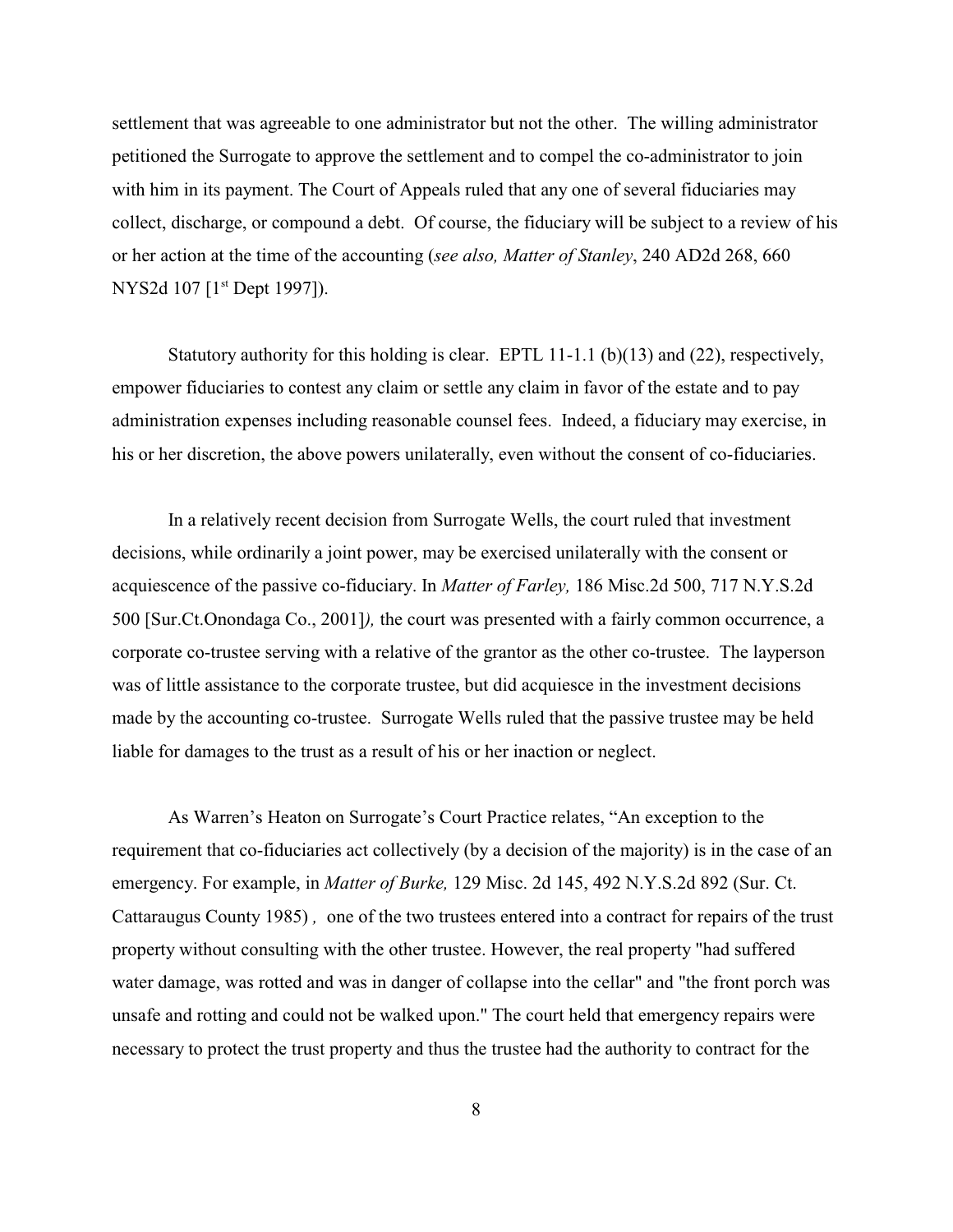necessary repairs." (5-61 Warren's Heaton on Surrogate's Court Practice § 61.01.)

#### **The Delegation of Duties Corollary**

 "The duty of a fiduciary is personal and cannot be divested by delegation." 41 NY Jur.2d, Decedent's Estates §1479 at p.84. Consequently, the power of attorney and its description of the delegation of powers relevant to estate transactions do not apply to one fiduciary delegating his or her duties to a co-fiduciary. Therefore, a fiduciary is not authorized to give a general power of attorney ( Matter of Jones, NYLJ, 10/31/2003 N.Y.L.J. 22, (col. 3) [Surr. Ct. Broome Co.]). The delegation of such a non-delegable duty may result in the delegating fiduciary being surcharged. (See, e.g., *Woodbridge v. Bockes*, 59 A.D.503 (4th Dept. 1901); *Matter of Badenhausen*, 38 Misc.2d 698 (Surr. Ct. Richmond Co.1963); *In re George Ringler and Co.* 70 Misc. 576 (Sup.Ct. New York Co. 1911); Restatement of Trusts, 2d §171, cmt.c; Scott on Trusts, §171.1 at 439.

The foregoing notwithstanding, the courts have recognized a form of acceptable quasidelegation where one co-fiduciary possesses a degree of expertise on certain matters that the other fiduciary does not. See, for example, *Matter of Farley*, 186 Misc. 2d 355, 717 N.Y.S.2d 500 (Surr.Ct., Onondaga Cnty, 2000). In *Farley*, Surrogate Wells recognized the long standing corollary to the non-delegation rule and held that a fiduciary is allowed to delegate the exercise of a joint power to a co-fiduciary when the co-fiduciary has an expertise in the matter. However, the passive trustee may be held liable for damages to the trust as a result of his or her inaction, if negligent. Nonetheless, the rule is clear, a fiduciary's duty is a nondelegable one. It is worth noting that with the new power of attorney statute (General Obligations Law § 5-1501B) some people have wondered if the sweep of the new law allows a fiduciary to delegate a power to a non-fiduciary. The answer is no. While a fiduciary may delegate the exercise of a joint power to a co-fiduciary, especially if the co-fiduciary has an expertise in the delegated power, but this does not relieve the fiduciary of his or her duty to the estate or trust nor does it relieve the fiduciary from liability for the estate or trust.(*In re Goldstick*, 177 A.D.2d 225, 581 N.Y.S.2d 165 (1st Dep't 1992) , modified, 183 A.D.2d 684, 586 N.Y.S.2d 490 (1st Dep't 1992) . It is clear,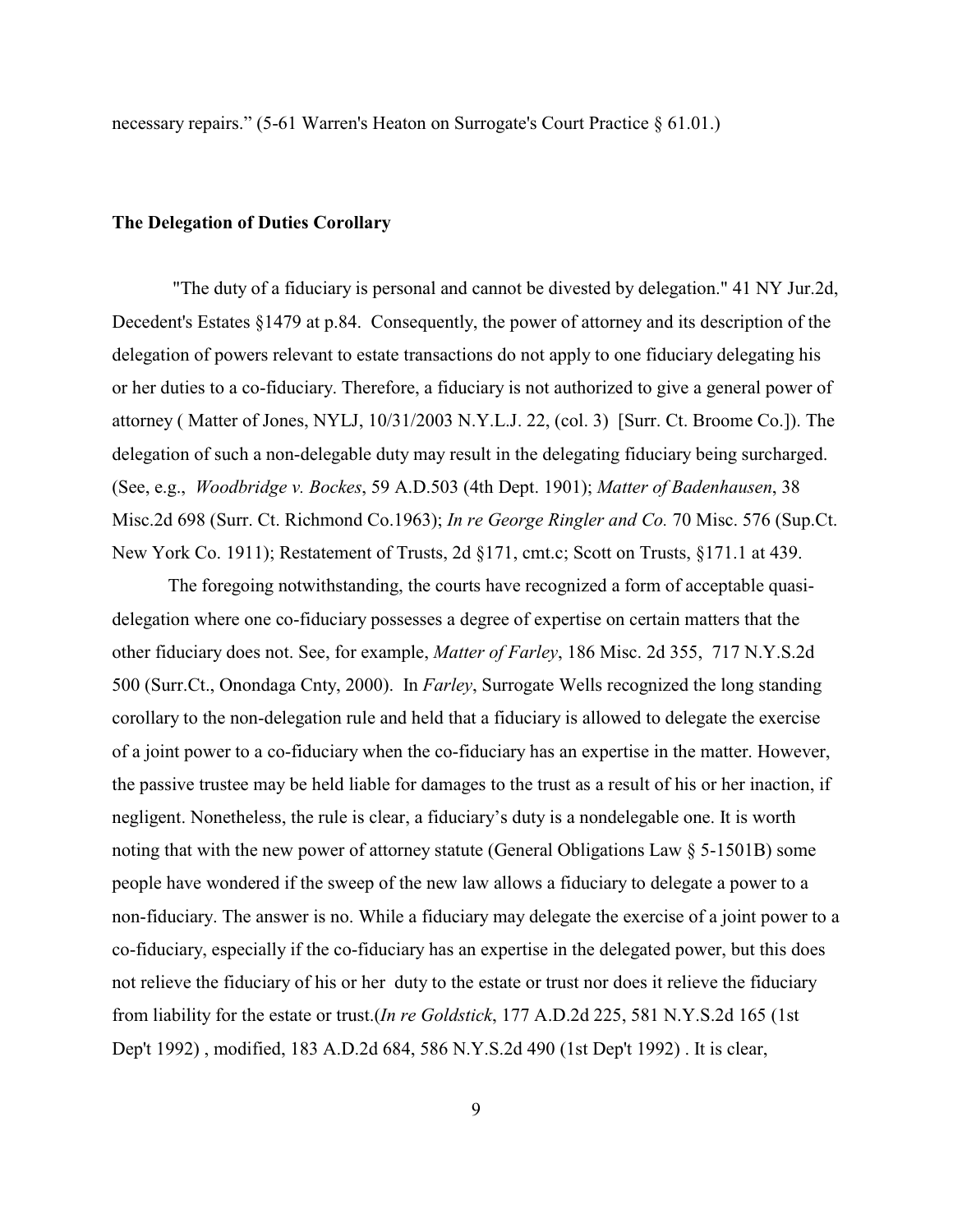however, that a fiduciary may not delegate his or her entire fiduciary obligation to anyone, even to a co-fiduciary, even if the purported delegation is by power of attorney. (*In re Jones*, 1 Misc. 3d 688, 765 N.Y.S.2d 756 (Sur. Ct. Broome County 2003) .

#### - **The Power to Deviate from EPTL 10-10.7**

The drafter should be aware that EPTL is a default statute and may be changed by the terms of the governing instrument. See, for example, *Matter of Rubin*, 147 Misc. 2d 981, 559 N.Y.S.2d 99 (Surr.Ct. Nassau Cnty, 1990).

### **III. Multiple Commissions**

And now, a change of pace. The subject of commissions for multiple fiduciaries is governed by SCPA 2313. It is a default statute whose terms may be amended by the will. It applies to wills of persons dying of lifetime trusts established after August 31, 1993.

The statute provides that if there are more than two executors or trustees then they must share the value of two commissions unless the instrument otherwise provides. Care should be taken to consider this section in the context of SCPA 2307 and 2309, the former law is still applicable to estates created prior to August 31, 1993.

Under the new law (SCPA 2313), the maximum number of commissions is two, unless the instrument provides otherwise. That amount must be apportioned among the fiduciaries according to the services rendered by them unless they have agreed in writing to a different apportionment which, however, shall not provide for more than one full commission for any one of them.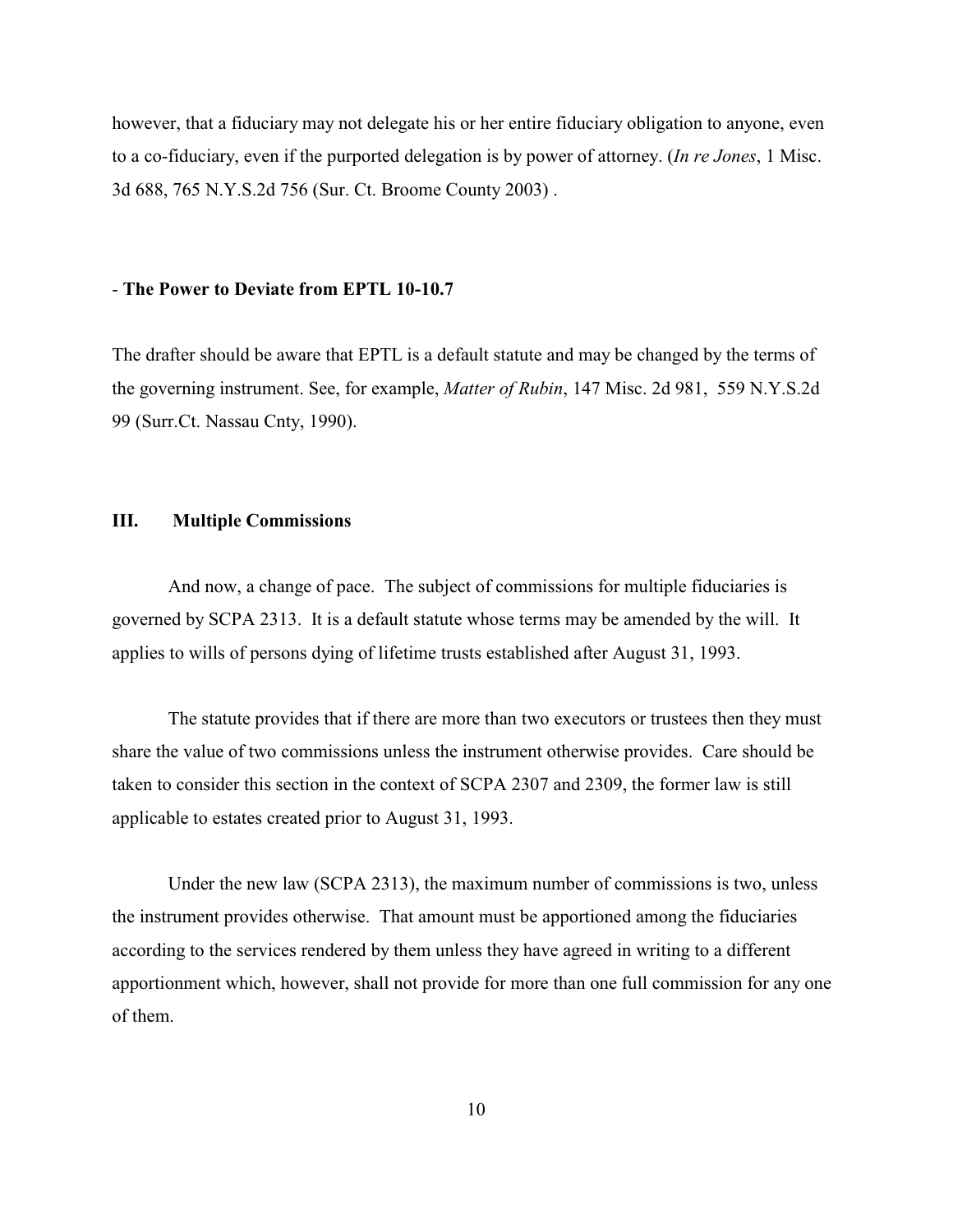Under the previous law (SCPA 2307, 2309), if the estate or trust was at least \$400,000 for a trust or \$300,000 for an estate, then three full commissions would be allowed to be shared among the three or more fiduciaries. For estates less than \$100,000, then the fiduciaries would share one commission. Finally, for estates between \$100,000 and \$300,000, the full compensation for multiple fiduciaries would be limited to two commissions.

## **IV. Liability and Other Problems**

#### **Passive Liability**

The leading case that stands for the proposition that a fiduciary may be equally liable for sins of omission as well as sins of commission is *Matter of Rothko*, (43 NY2d 305 [1977]). You, of course, recall that Mark Rothko was one of the country's premier abstract expressionists when he died in 1970. The misanthropic Rothko had hoarded much of his work, amassing almost 800 paintings. His daughter accused the executors of his estate (three of them) and a third-party (the owner of the Marlborough Gallery) of conspiracy and fraud and conflict of interest in selling the works, in effect, enriching themselves by self-dealing. They were found liable to the estate and severely surcharged. The owner of the gallery was separately convicted of criminal charges of tampering with evidence.

*Rothko* is significant on two counts. One reason involves poor Morton Levine, one of the three executors. Within three weeks of the will's admission to probate, two of the executors had entered into contracts to sell the entire collection of paintings on terms that were patently unfair. To give an illustrative example: 700 paintings were consigned to the Marlborough Gallery to be sold over a twelve-year period at a 50 percent commission. One of the executors was a director and officer of Marlborough who had previously had a hand in representing Marlborough in negotiating a deal with Mark Rothko whereby Marlborough would receive a 10 percent commission on sale of the artist's paintings. Whether this inter vivos contract survived Rothko's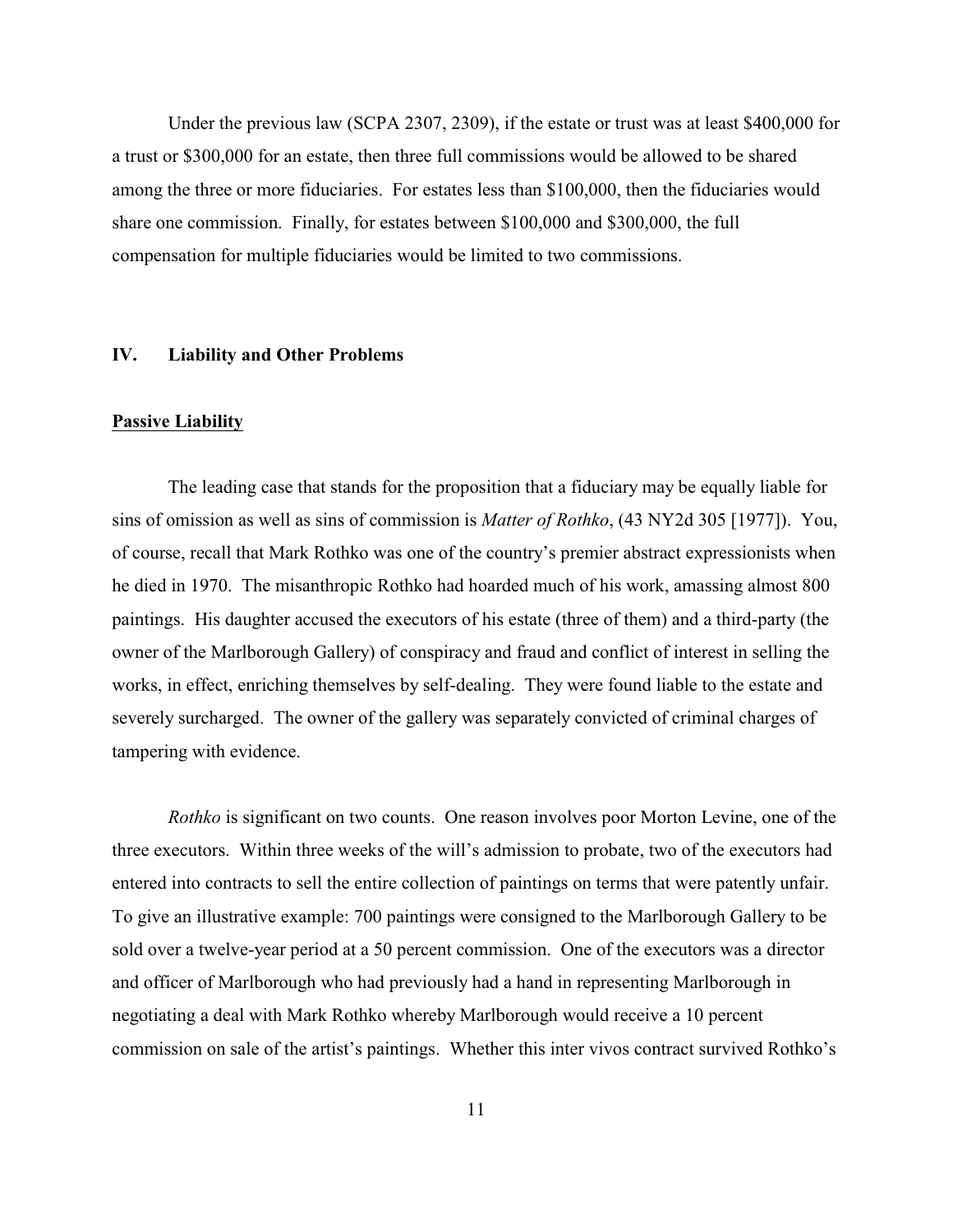death was obviously a problem that a fiduciary in a dual position could not have impartially faced.

Back to poor Mr. Levine. He was not financially interested in these dealings. He was the only one of many people involved who did not stand to gain from the various transactions. Nevertheless, because he did not protest or seek to restrain his co-fiduciaries, he was held equally liable for a surcharge in excess of \$6,000,000. Would Mr. Levine have been saved had he protested the conduct of his co-fiduciaries in writing, as provided in EPTL 10-10.7? Not at all. That statute will not insulate a fiduciary from such egregious examples of a breach of a fiduciary's duty such as self-dealing. It is important to keep in mind that EPTL 10-10.7 will protect the passive fiduciary from conduct that is done in good faith but nevertheless found to be surchargeable, but only under certain conditions (*see, e.g., Matter of Farley, supra*).

There is a second feature of the *Rothko* decision that bears mentioning. The Court of Appeals also ruled that the self-dealing of the fiduciaries will subject them to an enhanced measure of damages, one that is based on a "loss-of-profits" calculation. This is to be distinguished from the recent holding of the Court of Appeal in *Matter of Janes*, (90 NY2d 41, 659 NYS2d 165), that looks to a calculation of damages based upon loss of capital.

#### **Selling Real Property**

EPTL 11-1.4 establishes a ten (10) year period of limitations for questioning title to real property sold by less than all the fiduciaries. The section provides that any deed, mortgage, or lease duly executed by one or more, but not all, of the executors, who qualified conveys the full title and interest of the decedent and is effective as if all the fiduciaries had executed the deed or lease after a period of ten years. How does this provision for a voidable title square with EPTL 11-1.1 (b)(13) which authorizes three or more fiduciaries to act by majority vote when exercising a joint power? One thing must be stated to put minds at ease. The statute protects the transferee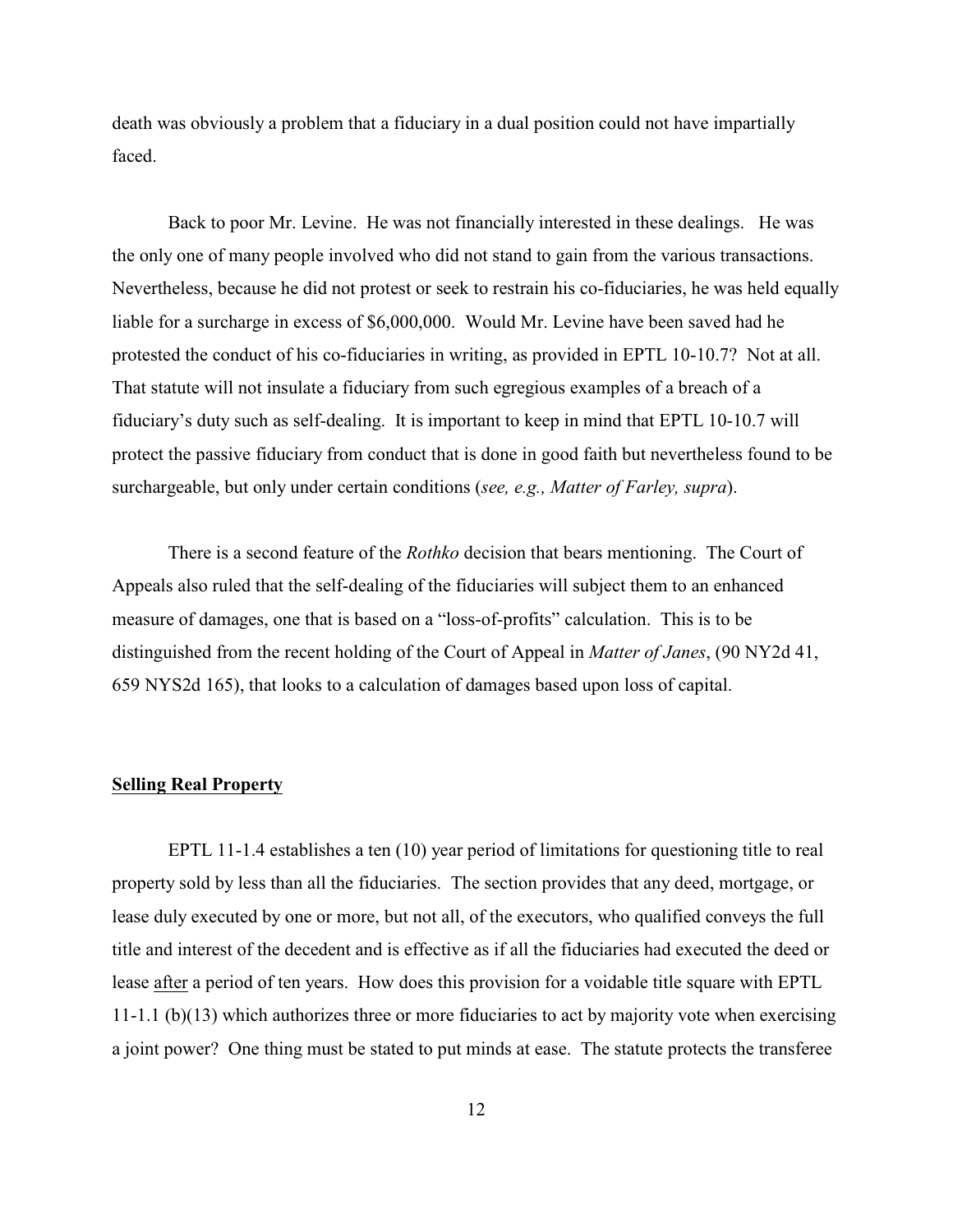who succeeds to the property interest in good faith and for valuable consideration. Nonetheless, one must conclude that these provisions must be read in light of EPTL 10-10.7 which, of course, provides that where the power is created in three or more fiduciaries then it may be exercised by a majority of such fiduciaries, or by the survivor fiduciary, unless otherwise provided for in the instrument creating the power.

A small digression is in order. It seems to me that one question is begged to be asked when considering some of these situations. The question is simple: may a single attorney represent multiple fiduciaries? The answer is equally simple: yes. The case law is clear that in the absence of a conflict of interest, the attorney is free to represent multiple fiduciaries. That does not detract from two or more fiduciaries being free to retain different attorneys.

Let us focus for a minute on the situation when the happy relationship between two coexecutors and their attorney breaks down within the context of an administration of an estate. The NYSBA Committee on Professional Ethics was presented with the following fact pattern:

One lawyer represents two co-executors: one is a trust company and the other is a residuary beneficiary of the estate. The trust company has allegedly extended the administration of the estate long past the time it should have been settled. Under these circumstances, the Committee was faced with the following question.

1. May the lawyer institute a compulsory accounting proceeding on behalf of the executor-beneficiary?

The Bar Association ruled: No.

2. If the executor beneficiary retains other counsel to initiate the compulsory accounting proceeding, may the lawyer represent the bank in defense of the proceeding?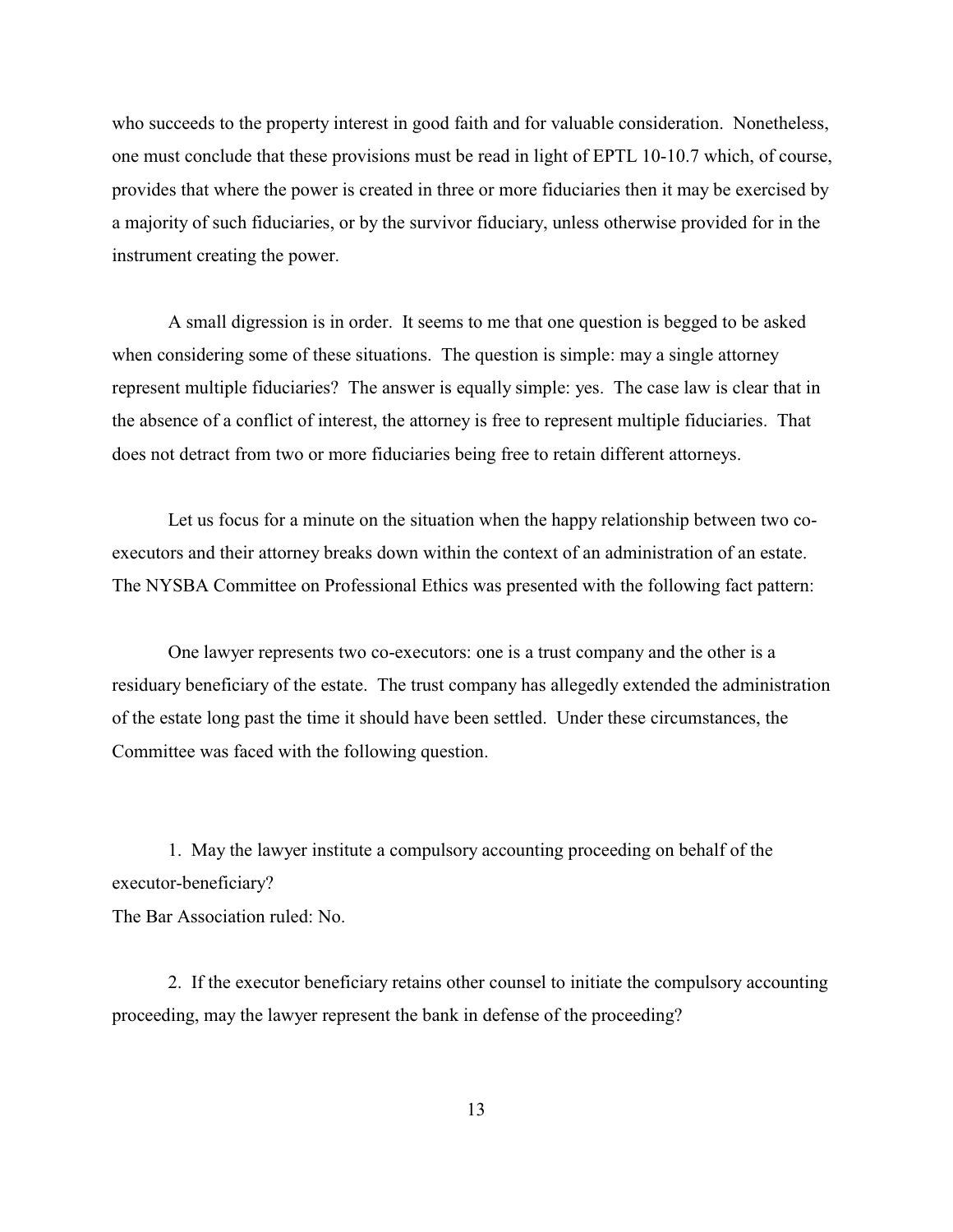The Bar Association ruled: No.

3. May the lawyer continue to represent the executors in connection with any other matter relating to the estate?

The Bar Association ruled: Yes.

*Opinion 512, New York State Bar Association*

Why? The committee labeled the prospect of the attorney litigating against either of his former clients as "turncoat representation" even where there may be no misuse of confidential information.

*cf., Matter of Hof*, 102 AD2d 591, 478 NYS 2d 39 (2d Dept. 1984) *and Matter of Dix*, 11 AD2d 555, 199 NYS 2d 958 (3d Dept 1968).

In *Hof*, the decedent nominated two executors in his will: his then current wife and his son from a previous marriage.

The two co-fiduciaries did not regard each other in as trusting a manner as the decedent did. Nonetheless, they were initially united in interest and worked together to retain a single firm to represent them. The inevitable falling out soon occurred. The attorney chose sides and represented the son in the accounting proceeding. The stepmother moved to disqualify. The Surrogate denied the motion but the Second Department reversed. The court held as follows:

"The critical issue here is not the actual or probable betrayal of confidence, but the mere appearance of impropriety and conflicts of interest."

Matter of Hof, 102 AD2d at 593, 478 NYS2d at 40.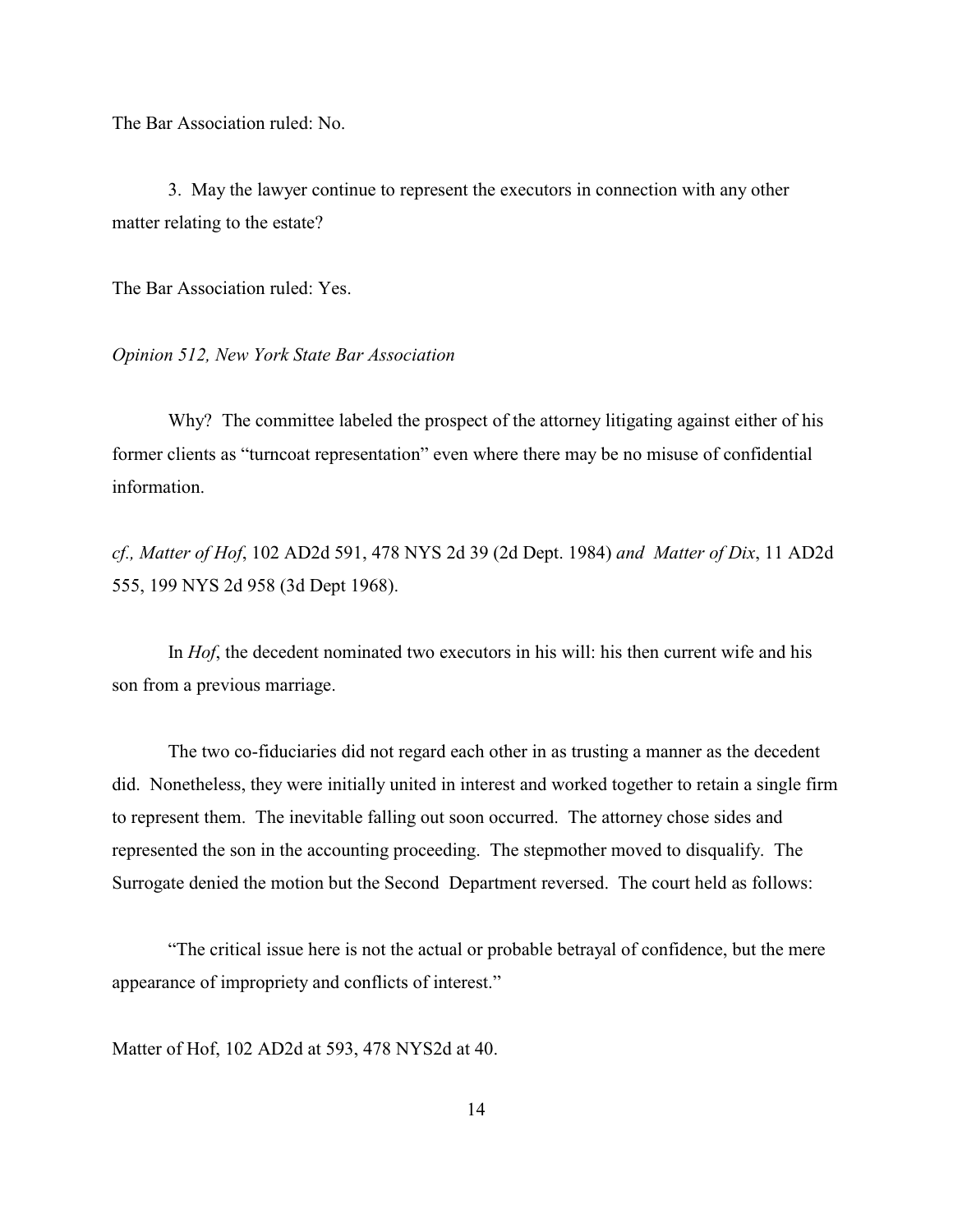### **Deadlocked Fiduciaries**

Until recently, it was easy to make money in the stock market: buy low, sell high - and not necessarily in that order. Well, times have changed and I'd like you to imagine the following scenario. There are two co-trustees administering a trust estate and they are at loggerheads: one wants to cut losses and sell, the other just knows in his heart that Lucent will come back. What to do?

Surrogate Roth had an interesting idea in *Matter of Duell*, (NYLJ, 7/23/96 p 23, col 1). She appointed a very well-regarded trusts and estates attorney to act as a "special co-fiduciary" with the limited authority to resolve the deadlock between the two fiduciaries. When it became apparent to the court that this situation would occur again and again, the attorney was eventually appointed as a third fiduciary (an administrator c.t.a.) "to resolve deadlocks and avoid the expense and delay of repeated applications to the court for relief."

Some courts have upheld provisions in wills that provides for unique solutions to the problem of deadlock. In *Matter of Rubin*, (143 Misc 2d 303, 540 NYS2d 944 (Nassau County, 1989). Surrogate Radigan permitted a will provision to be effective that designated two nonfiduciaries to be the arbiters of disputes between the two fiduciaries.

In *Matter of Winston*, (NYLJ, 12/24/90, p 33, col 3 [Westchester]), Surrogate Emanuelli approved a provision in the will that altered the majority rule requirement of EPTL 10-10.7. The will of the jeweler Harry Winston provided that in the event of a dispute between testamentary trustees, the viewpoint of one (the decedent's son) would prevail.

Finally, where there is a deadlock among multiple fiduciaries, SCPA 2102(6) provides that any one of the fiduciaries may apply to the court for advice and direction. This proceeding should be distinguished from an Advice and Direction proceeding pursuant to SCPA 2107. In the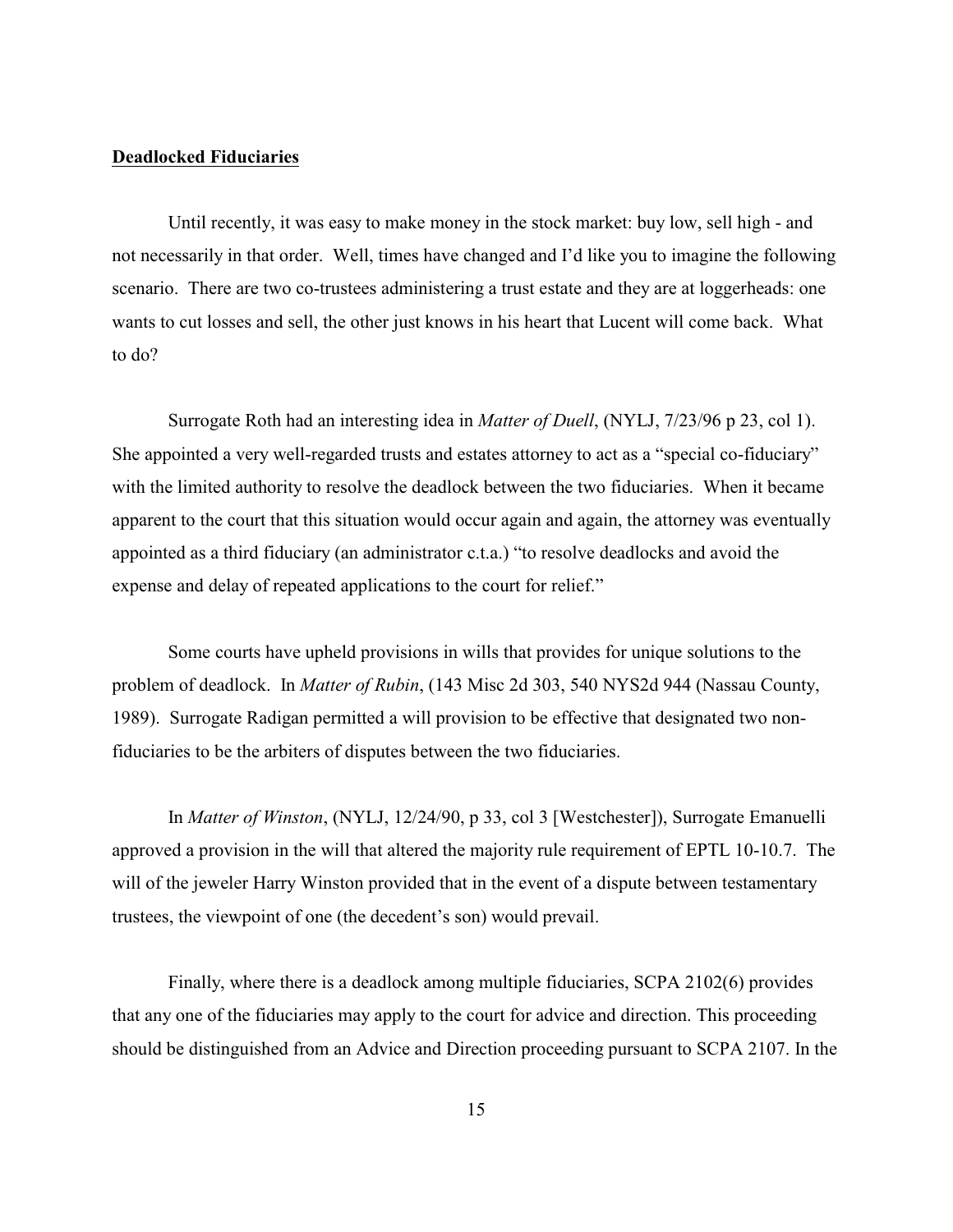latter, the Surrogate exercises his or her discretion in order to entertain a proceeding relating to the value of estate property or other complex issues the Surrogate chooses to take. The Surrogate's discretion to entertain a SCPA 2102 (6) may be more circumscribed than it is under SCPA 2107.

The upshot of all this is clear: sometimes two heads are not better than one.

Additional cases of co-fiduciaries at loggerheads:

- *Matter of Weinstock*, NYLJ, p.31, col.3 Oct. 10, 2000 (Surr. Ct. Kings Cnty.):

"Those powers which are purely ministerial (such as collecting assets, depositing funds of the estate into a bank, etc.) are considered several powers. Such powers can be exercised by each fiduciary individually where there are more than two fiduciaries (Matter of Leopold. 259 NY 274, 278, 181 N.E. 570; Geyer v. Snyder. 140 N.Y. 394, 35 N. E. 784; Matter of Heubach, 165 Misc. 196, 300 NYS 802)."

- *Matter of Murphy*, NYLJ, p.31, col. 3, Apr.14, 1994 (Surr. Ct. Richmond Cnty)